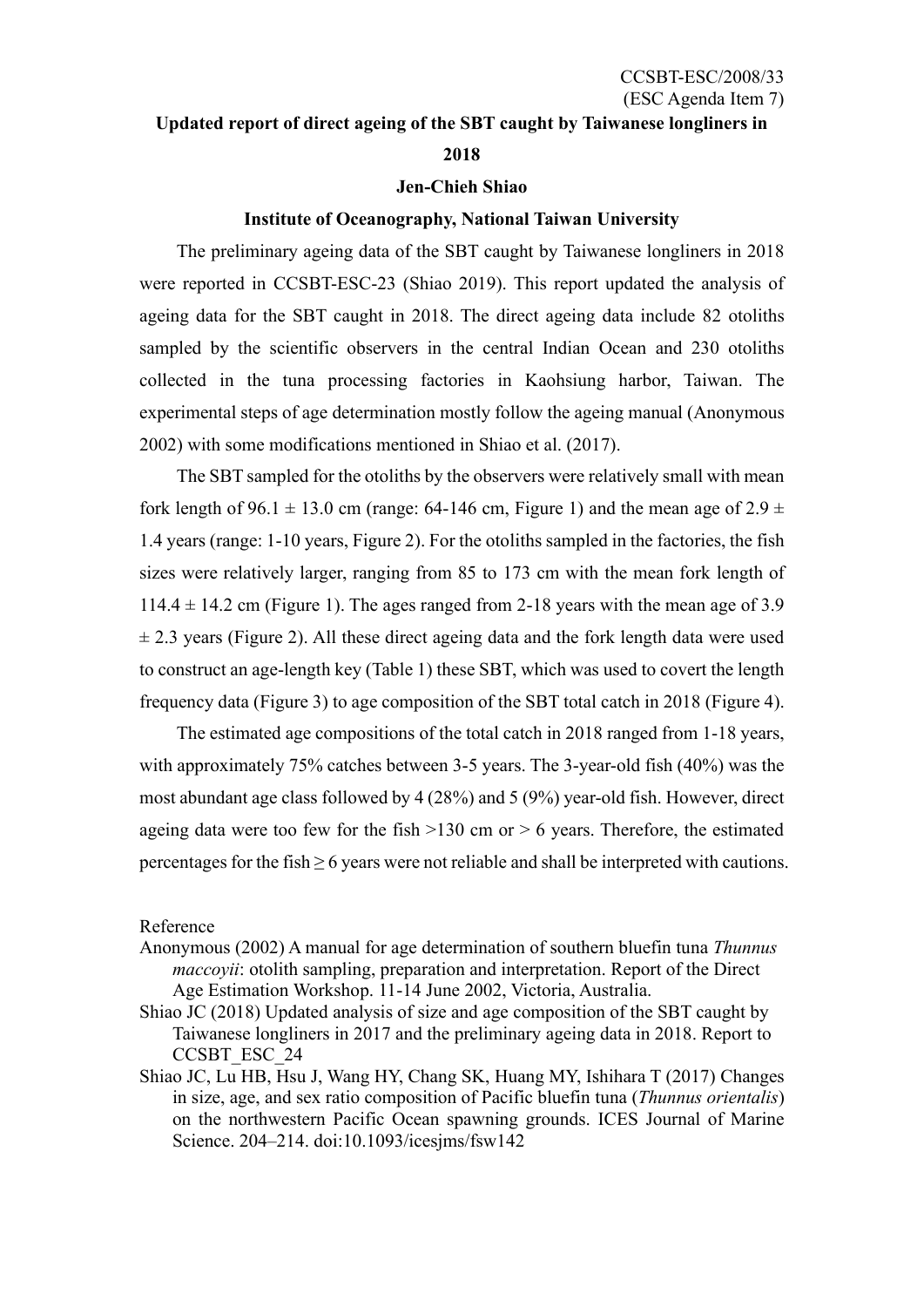

Figure 1. The size distribution of the SBT collected for the otoliths by the scientific observers and the samples collected in the tuna factories in Kaohsiung city.



Figure 2. The age distribution of the SBT sampled for the otoliths in 2018.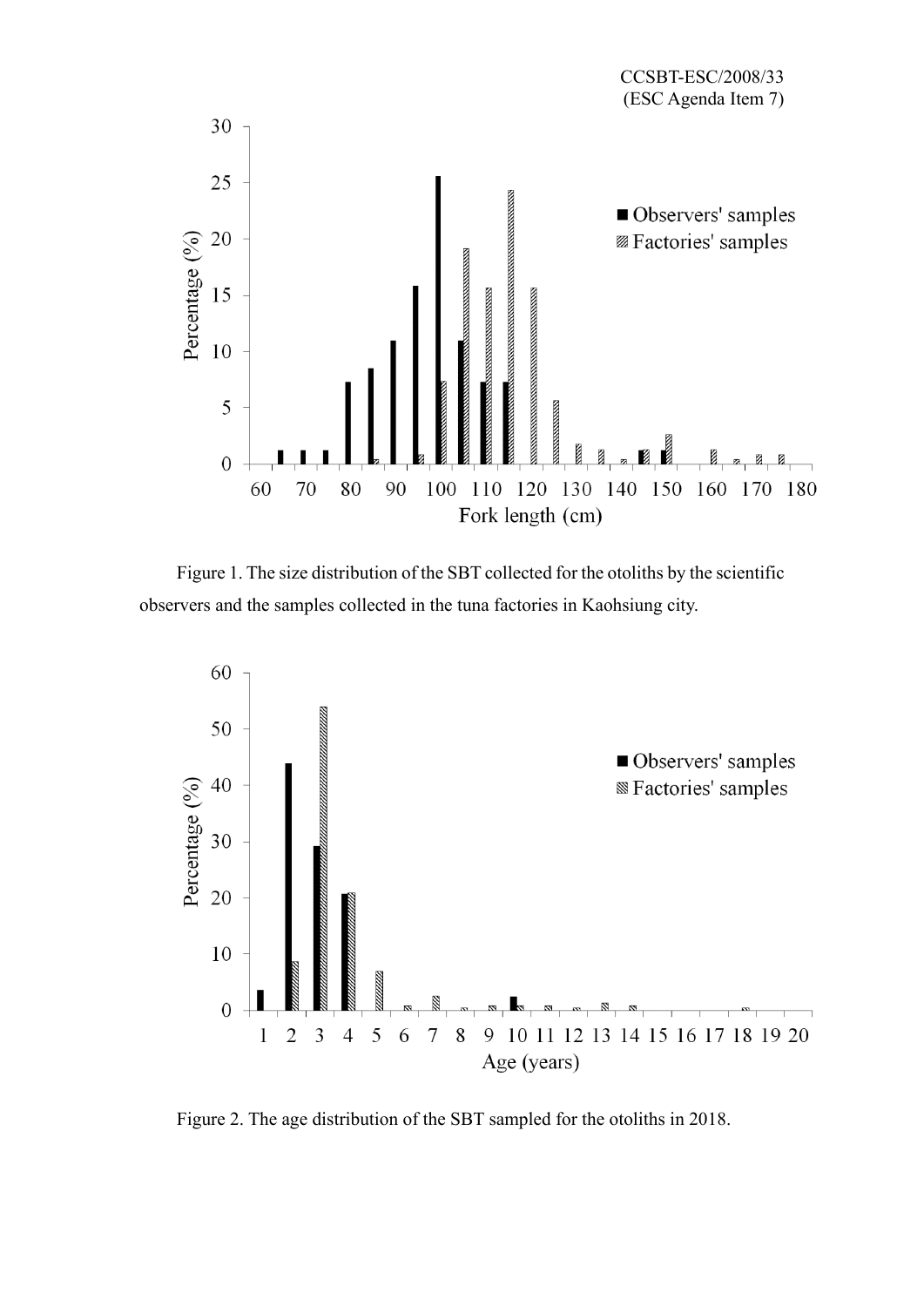

Figure 3. The size distribution of the SBT caught by Taiwanese longliners in 2018.



Figure 4. The estimated age distribution of the total SBT caught by Taiwanese longliners in 2018.